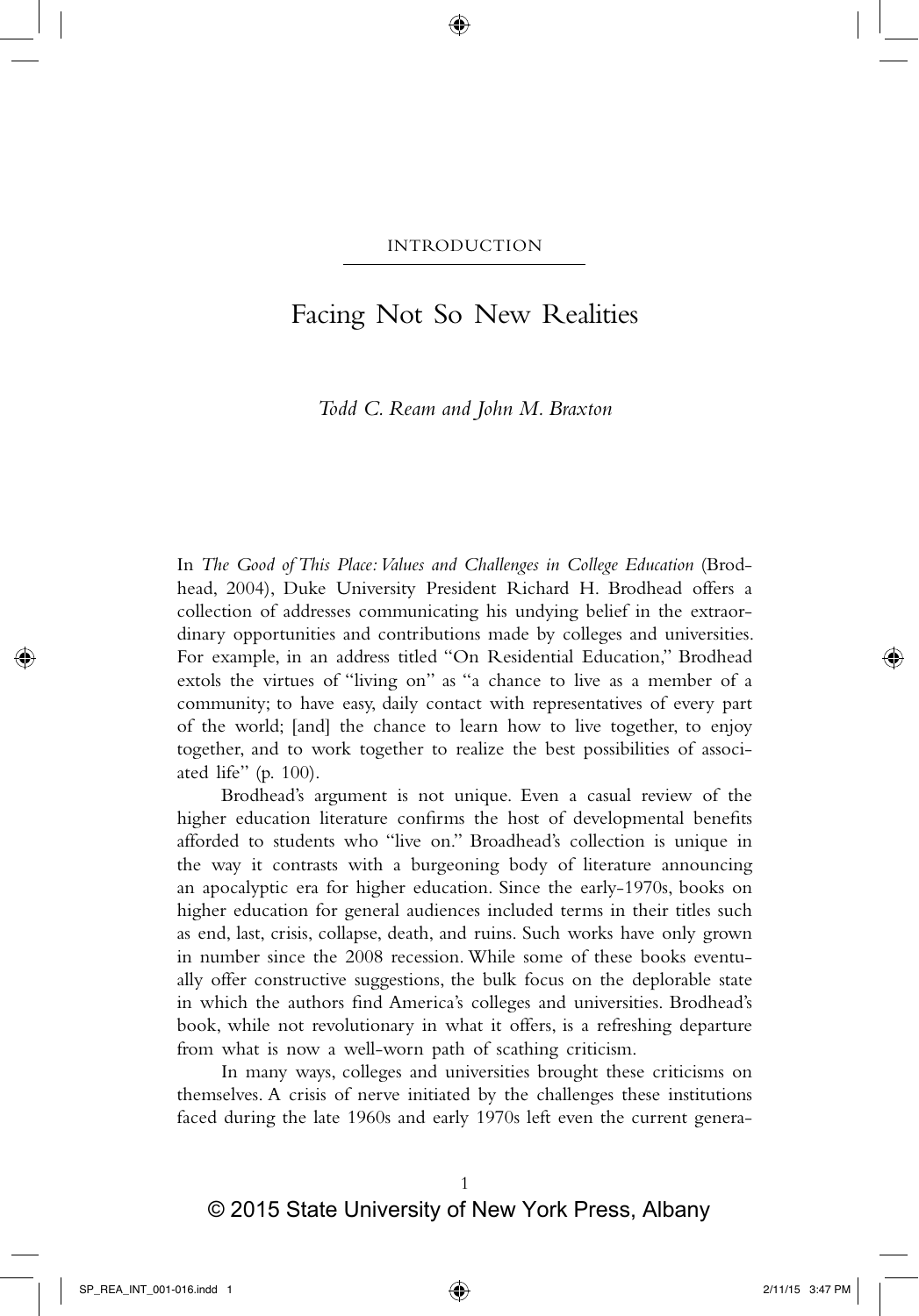tion of institutional leaders with agendas long on questions and short on answers. For example, critics often decry that fragmentation abounds even in liberal arts colleges. Students are not only left with little opportunity to appreciate what their academic courses offer as a whole, but also what relationship their in-class and out-of-class experiences share. These problems only get worse as higher education institutions get larger, with research universities being charged as the most egregious offenders.

Thanks to his experience as chancellor of the State University of New York (SUNY), the United States commissioner of Education, and president of the Carnegie Foundation for the Advancement of Teaching, Ernest L. Boyer was perhaps more aware than any of his peers or successors of the challenges facing colleges and universities. For example, on becoming the SUNY Chancellor in 1970, Boyer inherited a host of concerns ranging from swelling bureaucracies to student unrest. The administrative decisions and the writings he left behind provided subsequent generations of administrators and faculty members with a wealth of wisdom. While Boyer's influence has found its way into a number of educational environments, to date no volume connects Boyer's wisdom to the current generation of crises besieging higher education. This volume seeks to fill that void. In what follows, we will set up the significance of the contributions that define this volume by first providing brief details concerning Boyer's life, his creative call for coherence, and the pervasive fragmentation he faced.

## The Life of Ernest L. Boyer

On September 13, 1928, Ernest Leroy Boyer was born to Clarence and Ethel Boyer of Dayton, Ohio. Ernest's older brother, William (Bill) served as dean of the College of Liberal Arts and Sciences at Azusa Pacific University, and his younger brother, Paul, served on the faculty in the Department of History at the University of Wisconsin–Madison. Their father worked out of their basement running a mail order business providing books and office supplies. Their mother not only assisted their father, but also tended to the myriad of challenges that come with raising three boys.

The Boyer children grew up in a middle-class and ethnically diverse neighborhood in Dayton, and their family involvement in the Dayton Brethren in Christ Mission proved formative in many ways. The Brethren in Christ are a relatively small, Anabaptist group reflective of many of the theological commitments defining other comparable groups such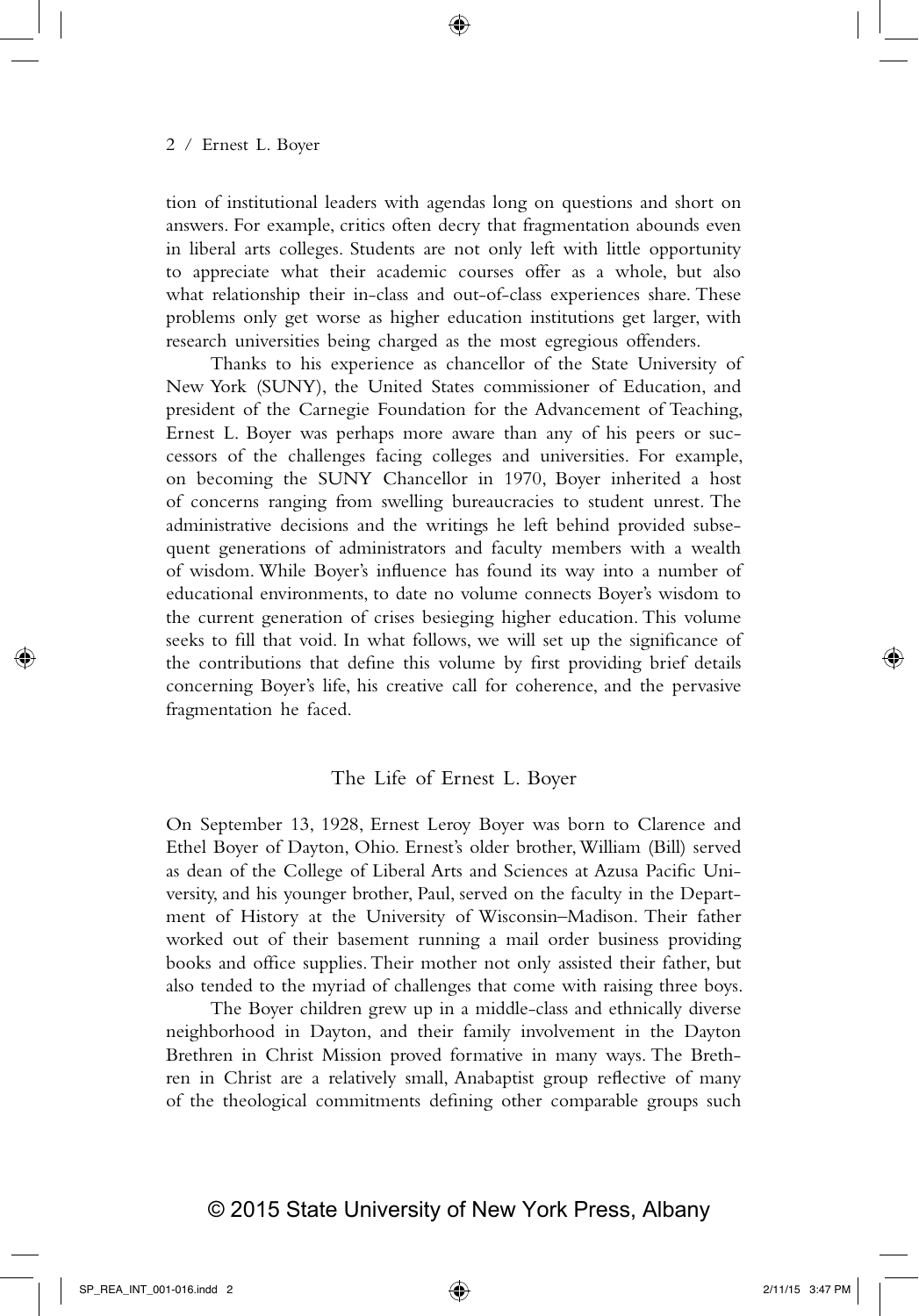as the Amish, the Brethren, and the Mennonites. With pacifism, simple living, and acts of service being chief among these commitments, the headquarters for the Brethren in Christ is located just outside the main entrance to Messiah College in Mechanicsburg, Pennsylvania. Like many of their fellow Anabaptists, the Brethren in Christ were often defined by an agrarian way of life.

Part of what makes the Dayton Brethren in Christ Mission (and Ernest Boyer's childhood) somewhat unique is that it represents a shift from this agrarian way of life to an engagement with the various groups populating a community such as Dayton. At the time, Dayton was home to a number of factories that came to define the industrialized North of the early twentieth century. Like many similar communities, Dayton became the recipient of a number of recent immigrants to the United States who came in search of work.

Realizing the need to reach out to this population, Ernest's paternal grandfather and grandmother, William and Susie Boyer, left the farmland of Ohio to serve in one of its emerging industrial centers. Located just outside the gates of the Platt Iron Works, the Dayton Mission was dedicated on April 7, 1912. William and Susie Boyer would lead this congregation for the next 35 years and remain active in it until their deaths some years later. Recalling his childhood in a speech he gave to members of the Association for Supervision and Curriculum Development, Ernest Boyer argued "the most important mentor in my life was my grandpa Boyer" (Boyer, 1997a, p. 111). In particular, what defined Boyer's memories of his grandfather was the fact that "Grandpa, at the age of 40, moved his little family into the slums of Dayton. He then spent the next 40 years running a city mission, working for the poor, teaching me more by deed than by word that to be truly human one must serve" (Boyer, 1997a, pp. 111–112).

As a young person growing up in a Brethren in Christ Church with aspirations for higher education, Ernest Boyer would then move to Grantham, Pennsylvania, where he attended Messiah College and met his future wife, Kathryn Garis Tyson. Given that Messiah was a two-year Bible college at the time, Boyer moved to Illinois to earn an undergraduate degree from Greenville College. Although Ernest would serve as a pastor of a Brethren in Christ congregation in Orlando for one year, he and Kay would move to California where Ernest would earn a doctoral degree in speech from the University of Southern California.

Part of the draw to move to California was also an opportunity Boyer had to serve as academic dean at a Brethren in Christ institution of higher learning, Upland College. Now closed, Upland gave Ernest Boyer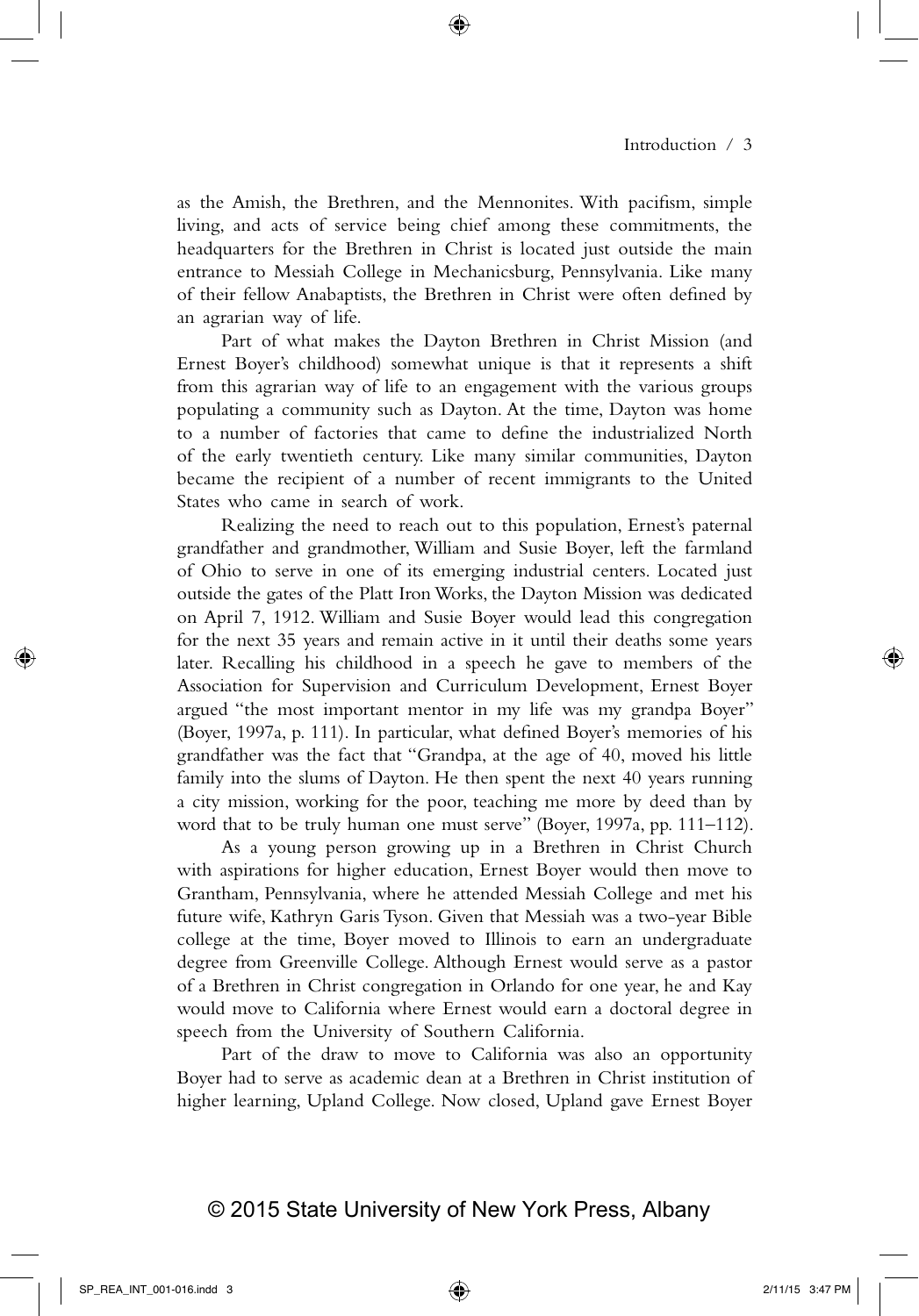his first opportunity to serve as an academic administrator. Upland was a former Bible college struggling to find its way as a liberal arts college. Boyer arrived at Upland in the midst of this transition. In fact, Boyer was a member of a new class of administrators that President David Martin welcomed to help chart a path for Upland's future. Under Dean Boyer's guidance, Upland would receive provisional accreditation from the Western College Association in 1959. In *A Vision for Service: A History of Upland College*, E. Morris Sider argued, "It was without question the high point of the last period, perhaps of the entire history of the college" (Sider, 1976, p. 172).

While helping lead Upland toward accreditation, Boyer met a number of individuals in the larger higher education community. Perhaps one of the most influential of those individuals on Boyer's life proved to be Samuel B. Gould. As President of Antioch College, Gould developed a reputation for utilizing a variety of pedagogical means in an effort to increase access to higher education. After his appointment as the chancellor of the University of California–Santa Barbara, Gould invited Boyer to join his administrative team as director of the Center for Coordinated Education. When appointed the chancellor of the State University of New York, Gould once again invited Boyer to serve with him as his executive dean. Boyer held this post for five years and then succeeded Gould as chancellor.

One could argue Gould's interest in utilizing creative pedagogical means to increase access was one that resonated with Boyer given his upbringing in the Dayton Mission. When Boyer succeeded Gould as chancellor of the State University of New York, that influence became immediately apparent as Boyer quickly gained a reputation for innovation. Faced with leading the largest university system in the country, Boyer knew reform would prove difficult and perhaps not entirely necessary. As a result, "he chose to create a new SUNY college to offer alternatives to traditional education" (Bonnabeau, 1996, p. 16).

The crowning achievement in this effort came to be known as Empire State College. Although the seeds of this institution were planted during Gould's tenure as Chancellor, Empire State was established within the first year of Boyer's tenure on April 1, 1971. In addition to funding New York Governor Nelson Rockefeller provided, the Carnegie Foundation and the Ford Foundation each gave \$500,000 to help support this new initiative. James Hall would become president and Arthur Chickering was appointed academic vice president. Hall, then 33, had emerged as someone who appreciated the unique dimensions of the Empire State experience. Chickering had served at Goddard College and was part of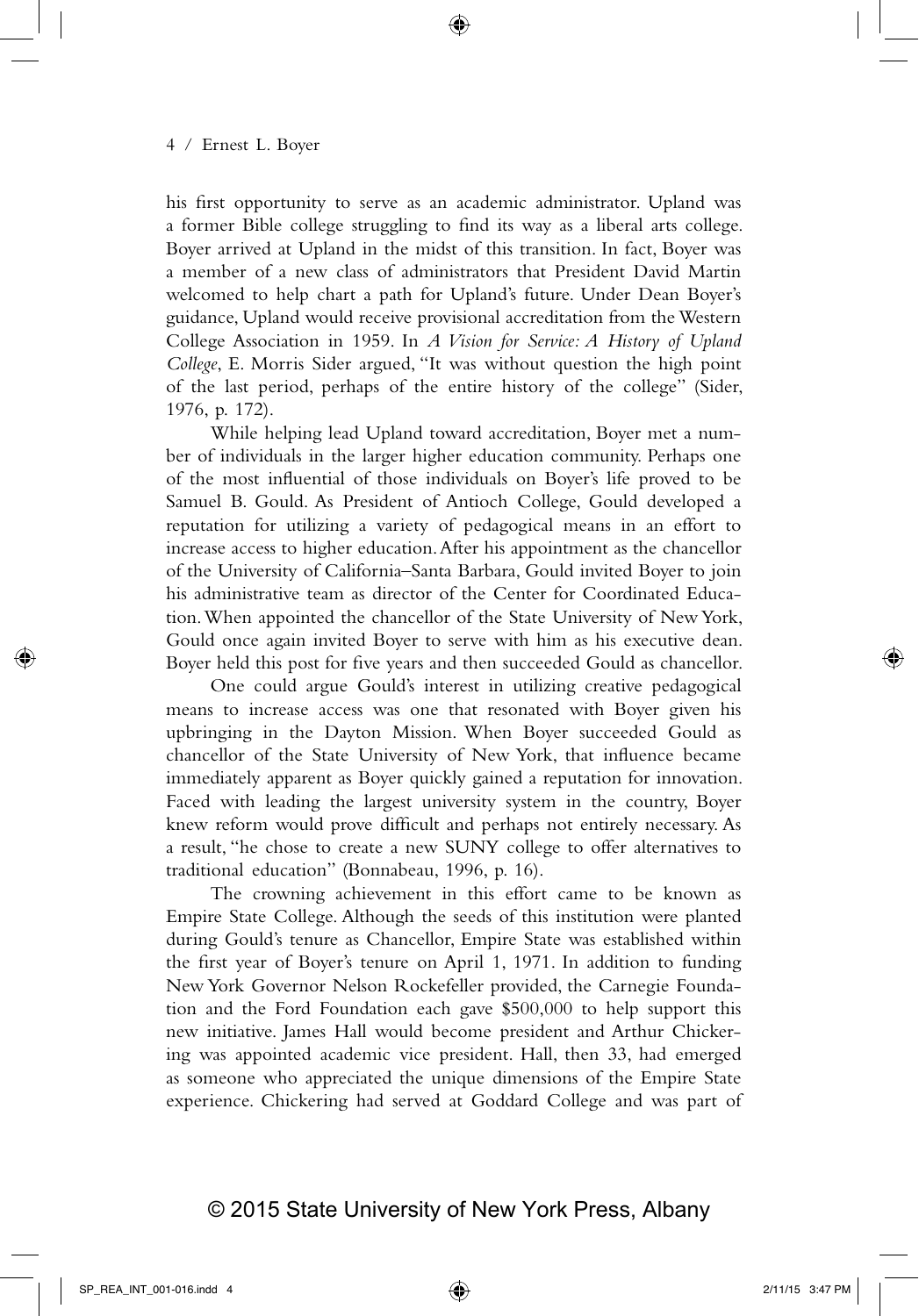that institution's efforts to launch the nation's first program designed for working adults.

Boyer, Hall, and Chickering came together to offer a vision and a plan for an institution that would emphasize practical experience, learning outcomes, and personal mentoring as its definitive qualities. Instead of having a traditional campus with a specific geographical location, Empire State would be comprised of a host of regional learning centers spread across the state of New York. These centers were designed to reach out to students who otherwise did not have access to more geographically specific institutions. In his history of Empire State, Richard F. Bonnabeau indicates, "The number of inquiries from prospective students the first year of the college's existence was like a tidal wave. From September 1971 to June 1972, the Admissions Office received approximately seven thousand requests for information" (Bonnabeau, 1996, p. 44). While several other comparable experiments failed, Empire State has continued to expand and now seeks to offer each student a "unique, blended-learning experience, which, depending on the specific program, may include online courses, independent faculty-guided study, participation in small study groups or short-term residencies" (Empire State College, 2012).

Boyer's success with initiatives such as Empire State College and his growing reputation in Washington, DC, through the service he provided to commissions appointed during the Nixon and Ford administrations, led President Jimmy Carter to appoint Boyer as the United States Commissioner of Education in 1977. While Boyer appreciated the challenges he faced while serving in that role, his innovative spirit clashed with the expansive bureaucracies and politicized personalities he encountered in Washington.

If the time Boyer spent in Washington, DC was arguably the low point of his career, the time he spent in Princeton, New Jersey as president of the Carnegie Foundation for the Advancement of Teaching was arguably the high point. Assuming that position in 1979 and holding it until he succumbed to a three-year battle with cancer in 1995, Boyer worked to cultivate an understanding of the traditional role of the Foundation by exploring the challenges and opportunities facing institutions of higher learning. Over time and due to his commitment to viewing education as a lifelong process, the Carnegie Foundation also expanded its focus to include both kindergarten through senior-high education and preschool education. While this book will focus on Boyer's contributions to higher education, a review of the reports produced by the Carnegie Foundation during his time as president quickly reveals an underlying focus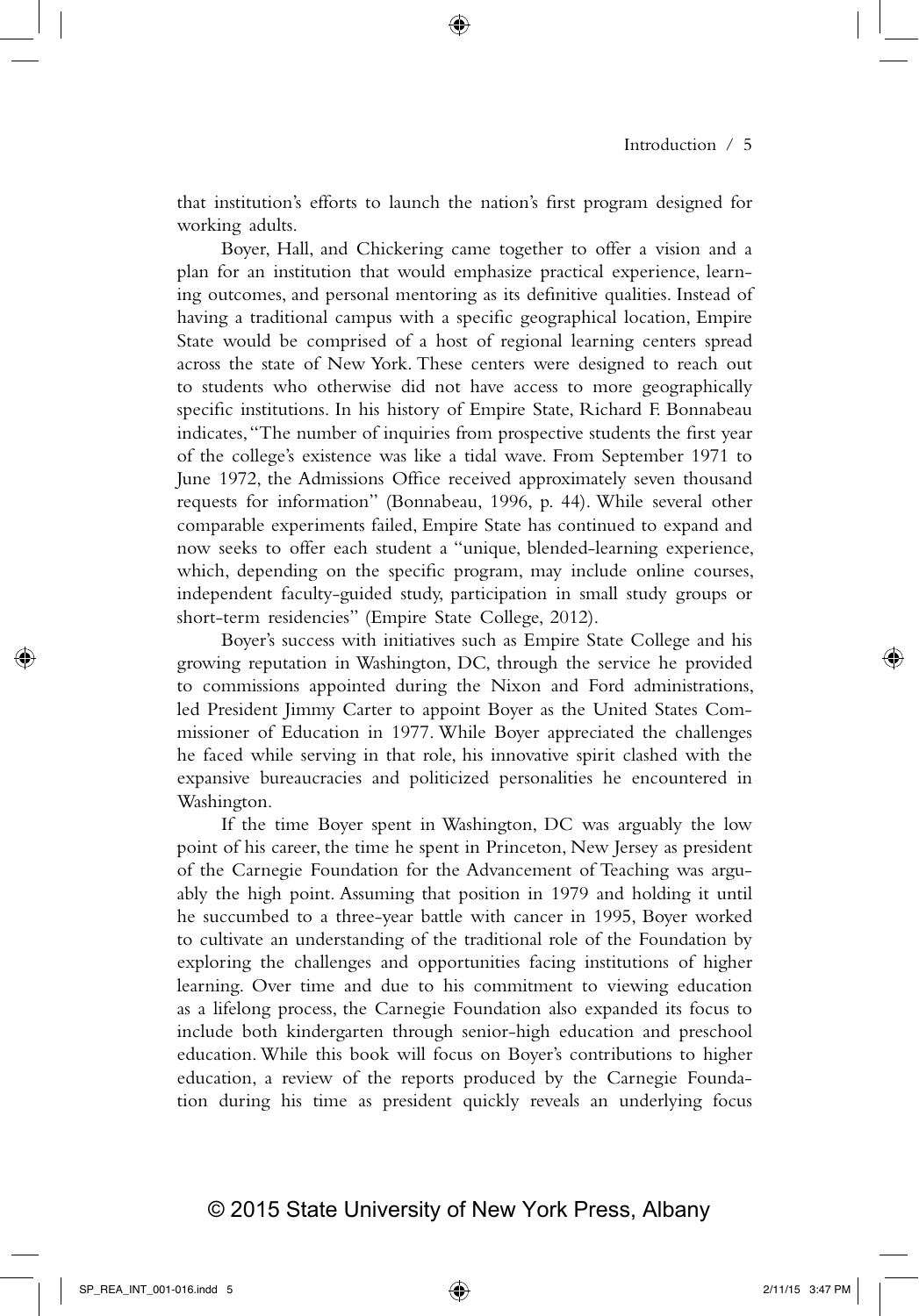on utilizing innovative pedagogical means to bring otherwise disparate dimensions of society together.

## A Creative Call for Coherence

While Boyer's commitment to utilizing innovative means to bring together otherwise disparate elements of society reflects Sam Gould's imprint on his life, it also reflects the imprint of his paternal grandfather, William Boyer. Without the early influence of his grandfather in his life, Boyer may not have fully appreciated how Gould was trying to shape higher education. He may not have recognized how an institution, such as a college or university, could serve as an agent for coherence in a manner comparable to the way his grandfather led the mission church. In the end, this creative call for coherence is what arguably defines Boyer's legacy and the nature of the hope he envisioned for higher education.

Returning to his days as a boy in the Dayton Mission, Boyer experienced a setting where otherwise disparate segments of society came together. In his grandparents, Boyer witnessed two people who gave up the comfort and familiarity of their previous lives to follow their calling to serve people who were otherwise ignored. Instead of establishing a traditional church unit, his grandparents initially established the mission church in a rental home "on the corner of Herman Avenue and Taylor Street, in the midst of a working class neighborhood of modest frame or brick houses crowded onto small lots" (Boyer, 1987, p. 56). Previously, the Brethren in Christ had predominantly reflected the ethnic ties of their German parents. In Dayton, the Boyers encountered a diverse array of recent immigrant groups now populating the industrial core of the city.

In his history of the Dayton mission, Paul Boyer notes that his grandfather's accounts of the life he shared with his congregants included "many sympathetic and moving accounts of individual victims of poverty, epidemic disease, alcoholism, industrial accidents, child neglect, and family disruption" (Boyer, 1987, p. 75). As previously noted, young Ernest's experiences with his grandfather in these contexts would leave a lasting impact on him that he often publically referenced.

While the focus of this book is limited to Boyer's hopeful vision for higher education, Boyer did not limit this vision to postsecondary institutions. He wove this innovative call for coherence into his work on preschool-age education, elementary schools, and senior high schools. While an important part of his call for coherence involved attempts to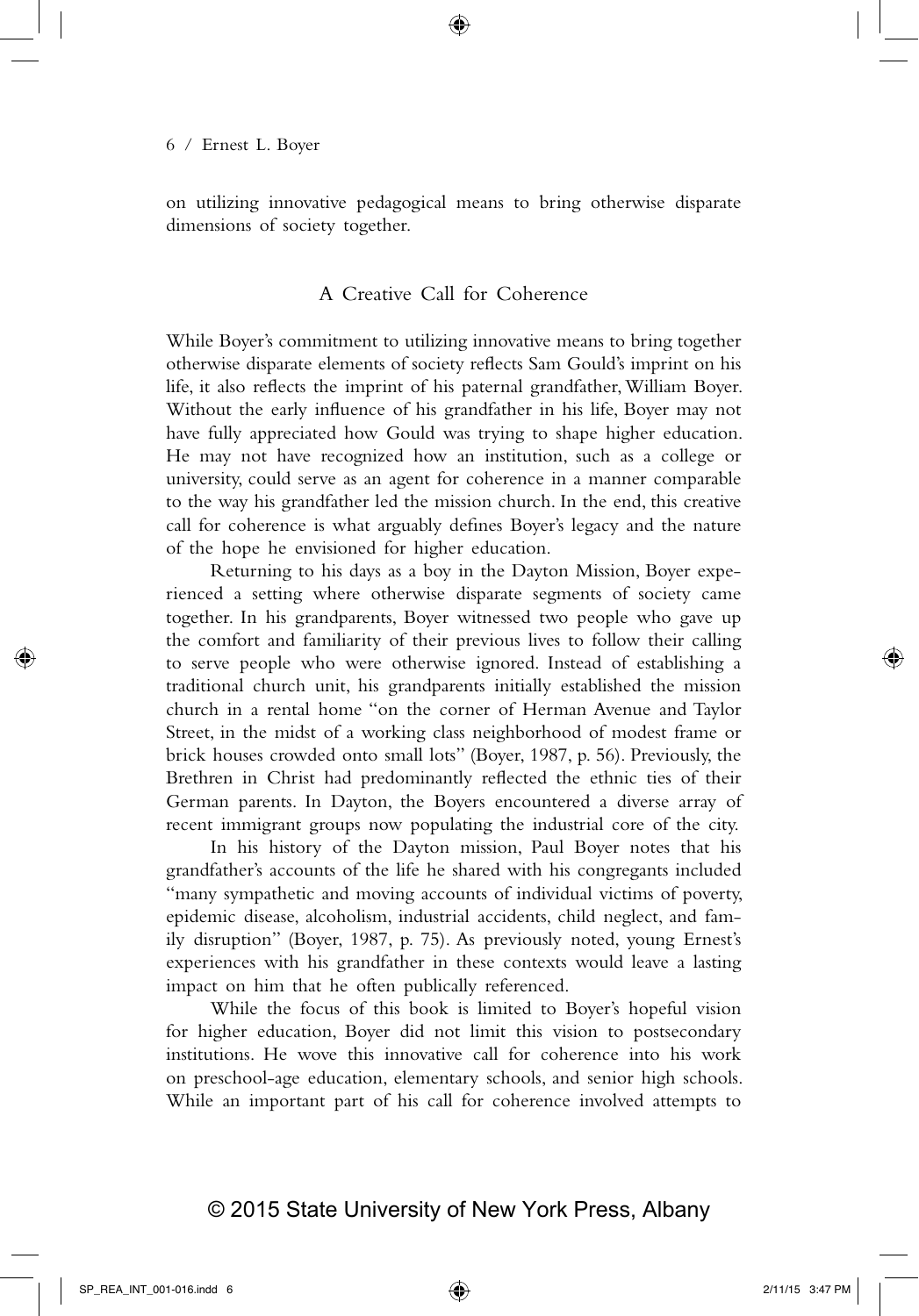provide access to higher education to groups otherwise neglected, that commitment proved to be part of a larger understanding that included aspirations for both curricular and structural coherence. In relation to that first commitment, Boyer went so far as to argue in *Ready to Learn: A Mandate for the Nation* that preschool education centers should be integrated into care centers for senior citizens. Concerned about how the fragmented nature of our society limits the interaction of its members to individuals within particular age groups, Boyer was convinced that all citizens, regardless of age, suffer. When talking about a society's youngest and oldest citizens, Boyer argued, "Without children and old people mixing in daily life, a community has no future and no past, only a continuous present" (1991b, p. 110). In order to rectify this problem, Boyer envisioned a host of initiatives, including intergenerational care centers where preschool-aged children and senior citizens could benefit in a number of ways from sharing in a common community.

Not only does Boyer want to see more senior citizens incorporated into the structure of schools, he also wants to see greater coherence in terms of how educational organizations are structured. For example, part of his underlying concern is that in many elementary schools, the structure only allows for horizontal interaction with colleagues at each grade level. While third-grade teachers may talk with third-grade teachers, they rarely talk with fourth-grade teachers. As a result, Boyer proposed in *The Basic School: A Community for Learning* that teachers also be organized into what one elementary school referred to as learning families or units "made up of teachers from kindergarten through grade five" (1995, p. 39). The result of these groups was that "Grade levels became blurred; lessons units were planned for coherence through all grades" (1995, p. 39).

To Boyer, fragmentation was not simply a phenomenon plaguing the way educational organizations are structured but also the way those organizations present ideas. In *High School: A Report on Secondary Education in America*, Boyer challenged the distinctions often perceived to be separating the elements of a core curriculum. In particular, Boyer argued, "we must bring a new interdisciplinary vision into the classroom and the total program of the school. The content of the core curriculum must extend beyond the specialties to touch larger, more transcendent issues" (p. 115).

While Boyer's hopeful call for coherence defined his efforts in higher education, this commitment runs deeper. It defined not only how he saw college life but also education across the life span. While Sam Gould introduced Boyer to various innovative ways to bring together the otherwise disparate threads defining academe, Boyer's compulsion to see the good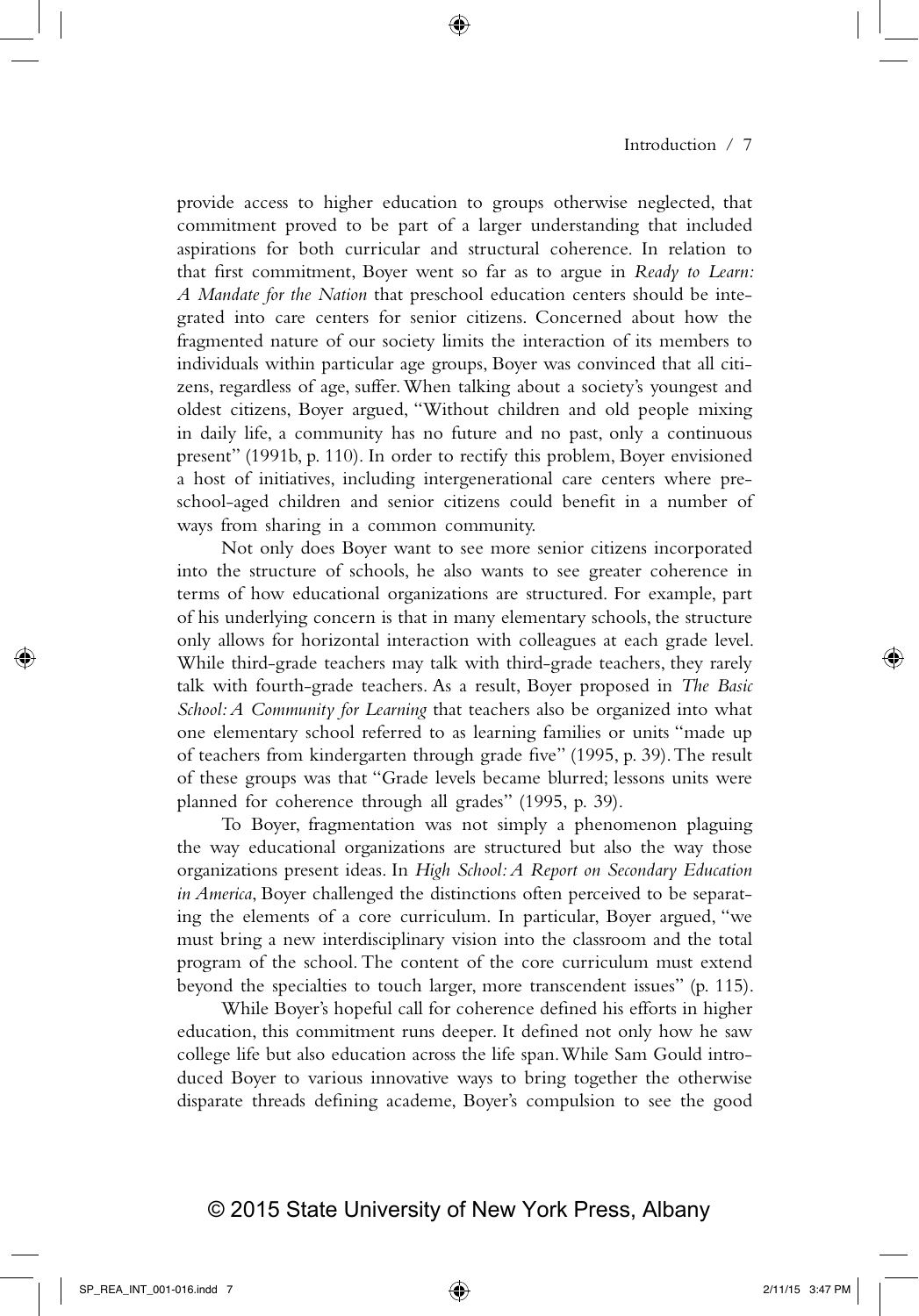of such efforts stems from his days as a young boy growing up in the Dayton mission. His grandfather's willingness to bring together the poor, the oppressed, and otherwise socially marginalized arguably inspired Ernest to combat the educational community's propensity for fragmentation.

#### The Pervasiveness of Fragmentation

To be perfectly clear, few if any administrators, faculty members, or even policy makers would argue this propensity for fragmentation served the educational community well. When pressed, most individuals would argue against fragmentation but most of these individuals also lacked the hope needed to see beyond its relative pervasiveness. Within higher education alone, the 1950s and 1960s represented a period of considerable growth. Facing both the changing needs of a domestic labor market and the emergence of the so-called baby boomer generation, colleges and universities were bursting at the seams. In order to respond, both federal and state levels of government needed to be involved. For the federal government, much of this investment came in the form of financial aid for students. For state governments, a considerable part came in the development of completely new college campuses particularly in places with exploding populations such as Florida and California. The result of these efforts quickly became evident when, for the first time in the history of American higher education, more students were served by public institutions than private institutions—a ratio that has only grown larger with time's passing.

One of the downfalls of the effort to keep pace with this explosive growth was the emergence of multiple forms of fragmentation. For example, California, as previously mentioned, was one of the sites of this explosive growth. As a result, the opportunities provided at places such as the University of California–Berkeley and –Los Angeles proved insufficient. The University of California system then added full-scale campuses in San Diego, Irvine, Riverside, Santa Barbara, Santa Cruz, and Davis. In addition, the Cal State system was formally established, bringing together some publically supported institutions with longer histories such as Fresno and San Diego and newly established campuses such as Fullerton and Northridge.

The renowned architect of the University of California system was its chancellor, Clark Kerr. In *Portraits of Leadership: Six Extraordinary University Presidents*, Arthur Padilla referred to Kerr as being responsible for California's Master Plan for Education—an effort which also landed Kerr on the October 17, 1960, cover of *Time* (Padilla, 2005). However, while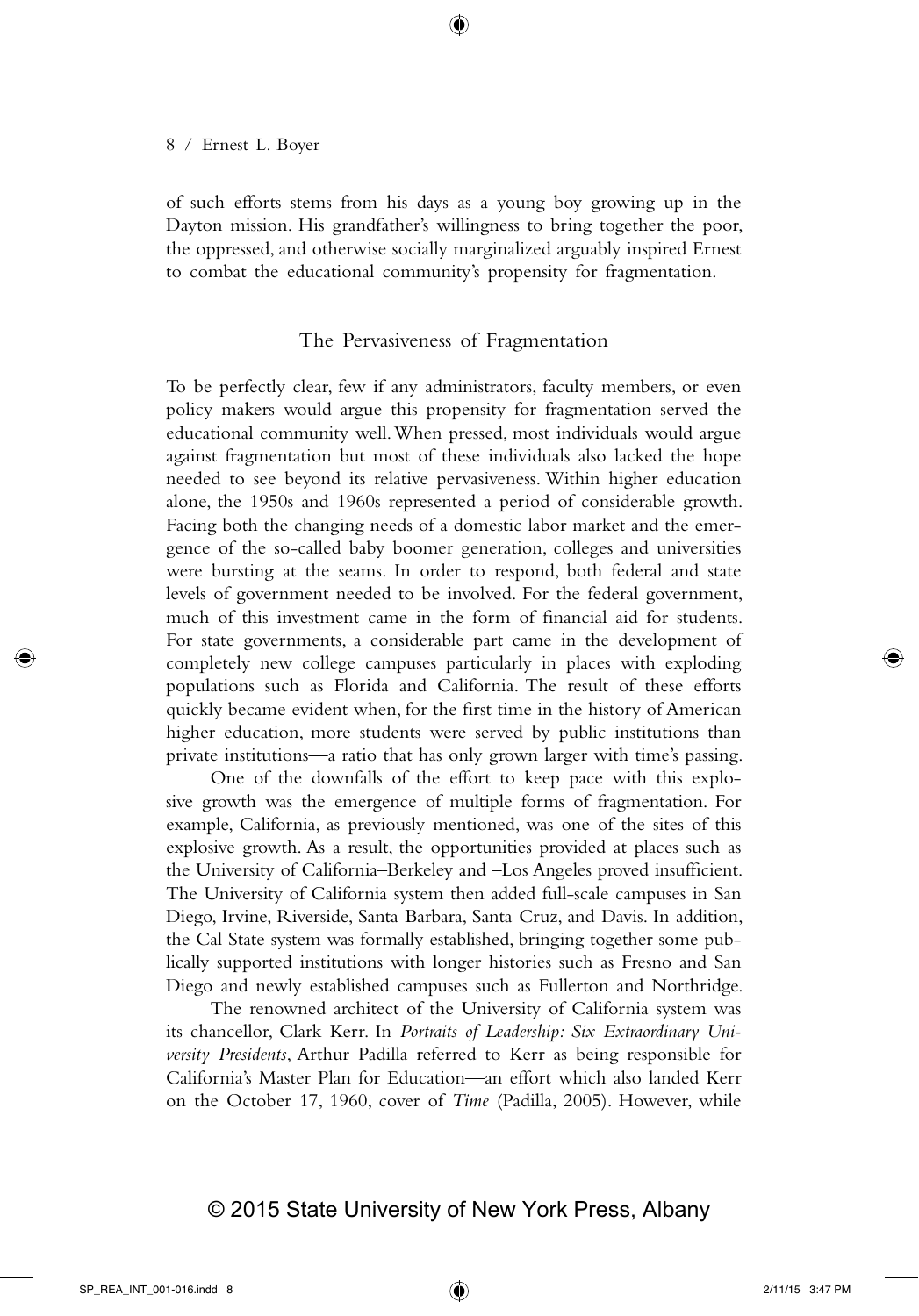delivering the Godkin Lectures at Harvard University in April 1963, Kerr referred to the modern university as an entity more aptly named a multiversity. Kerr did not necessarily see this transition as a constructive one, simply the reality of a new era. When coming to terms with this transition, Kerr explained, "The university is so many different things to so many different people that it must, of necessity, be partially at war with itself" (1995, p. 7). When reflecting on the origins of the multiversity, Kerr contended, "No man created it; in fact, no man visualized it. It has been a long time coming about and it has a long way to go" (1995, p. 7).

To read the Godkin Lectures is to come into contact with someone with mixed feelings about the fragmentation definitive of the multiversity. On one level, Kerr seems enamored with the organizational realities of a university system such as the University of California. Adding some historical context in *A Brief History of the University of California*, Patricia Pelfrey offered "The fragmentation of the university into the manypurposed multiversity served the needs of a postwar society in which knowledge was growing exponentially and becoming a vital economic commodity" (2004, p. 40).

On another level, the stark manner in which he describes this reality echoes some remorse. For example, he describes the undergraduate experience as one where, at best, only the strongest will thrive and perhaps, at worst, survive. The average student now has to navigate a massive bureaucracy with a host of challenges and with little to no safety net. He would go so far as to even offer that "The casualty rate is high. The walking wounded are many" (Kerr, 1995, p. 14). In volume one of his memoir *The Blue and the Gold*, Kerr acknowledges these mixed feelings in claiming "that just as I was describing the rise of the multiversity in my Godkin Lectures at Harvard (1963), and, to a degree, celebrating it, I was plotting . . . a counterrevolution at Santa Cruz [a University of California campus defined by a host of unique educational experiences and perhaps most notably a series of residential colleges]" (2001, p. 262).

Perhaps Kerr's sentiments are reflective of the larger culture of leadership in American higher education at that time. The multiversity and its perpetual fragmentation are not realities to celebrate wholeheartedly, but neither are systemic responses immediately accessible. Kerr is to be commended for doing more than a number of his contemporaries through the establishment of a University of California campus such as Santa Cruz. However, the absence of a pervasive form of hope held him back from fully challenging forces he perceived inevitable. At this juncture,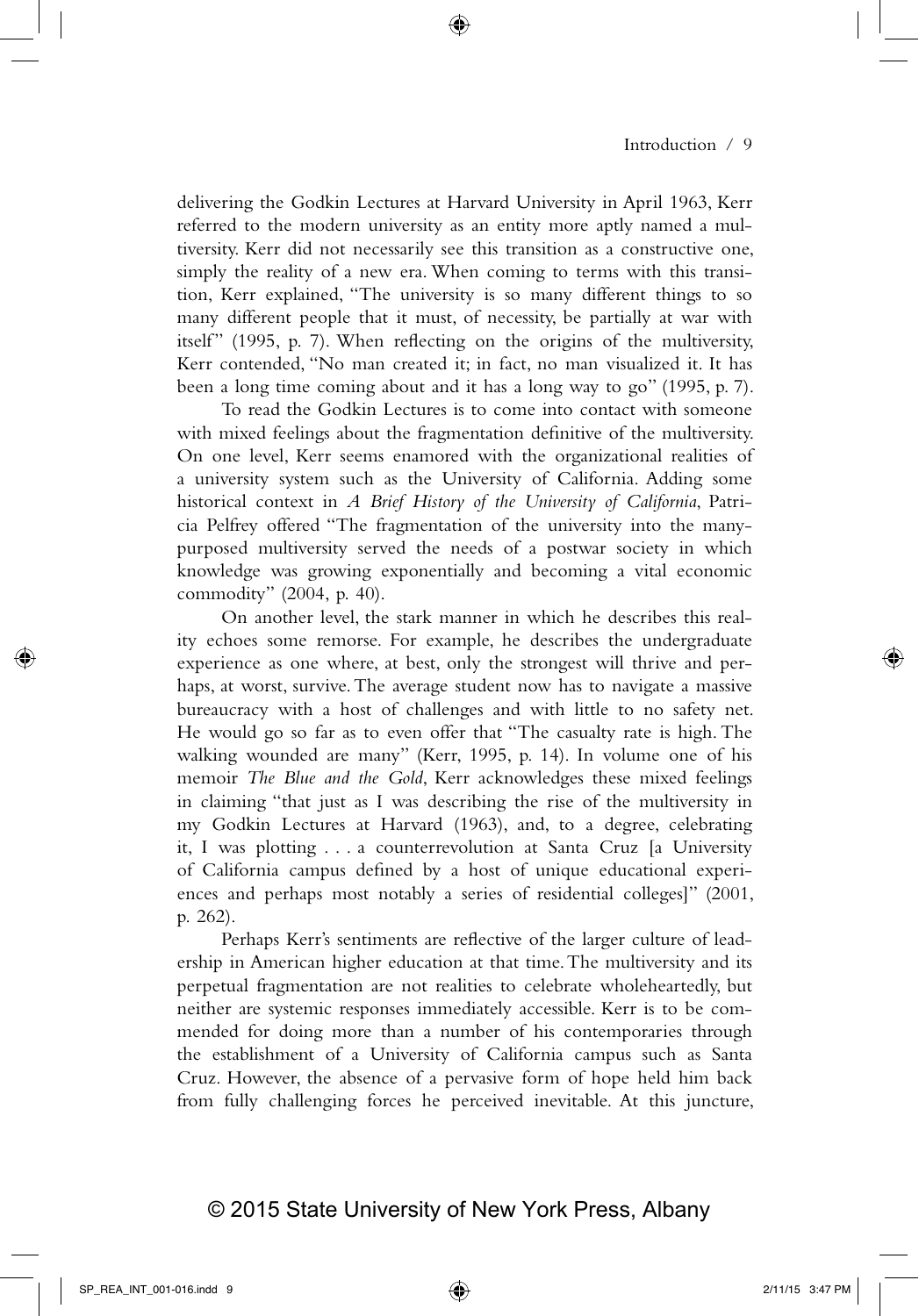the hopeful nature of Ernest L. Boyer, as expressed through his relentless desire for coherence, proves to be a radical departure.

## Significance of this Volume

Most of Boyer's publically accessible works are in the previously mentioned reports published by the Carnegie Foundation for the Advancement of Teaching during his time as President. For example, in *Creating Campus Community: In Search of Ernest Boyer's Legacy* (2002) William M. McDonald and associates review the impact Boyer's reports had on how educators now design both curricular and cocurricular learning communities. In a comparable sense, John M. Braxton, William Luckey, and Patricia Helland's *Institutionalizing a Broader View of Scholarship Through Boyer's Four Domains*  (2002) considers the impact of the ideas Boyer offered in *Scholarship Reconsidered: Priorities of the Professoriate* (1990c).

However, until recently a considerable number of Boyer's ideas remained inaccessible to the general public. Initially, Boyer's unpublished papers were housed in Princeton, NJ, under the care of the Carnegie Foundation. In the late 1990s, those materials (primarily comprised of a large number of speeches and letters) were transferred to Messiah College. Over the course of the last couple of years, officials at Messiah labored to make those items available to the public via a digitized archive system.

The completion of this process will prove to be of considerable benefit to a number of groups. As previously mentioned, Boyer's publically accessible ideas are generally found in reports published during his years at Carnegie. In many ways, individuals familiar with those reports will notice that the seeds of what came to fruition in those works are present in many of the selections found in this book. In addition, beyond the previously mentioned secondary sources by William M. McDonald and his associates along with John M. Braxton, William Luckey, and Patricia Helland, only a few other similar books exist. The most prominent examples are Kerry Ann O'Meara and R. Eugene Rice's *Faculty Priorities Reconsidered: Rewarding Multiple Forms of Scholarship* (2005) and Charles E. Glassick, Mary Taylor Huber, and Gene I. Maeroff's *Scholarship Assessed: Evaluation of the Professoriate* (1997). Surprisingly, no full-length biography considers Boyer's legacy. As a result, this book is designed to provide answers to questions perceived to be plaguing the academe while reintroducing the thought of one of the most prominent leaders in the history of American higher education.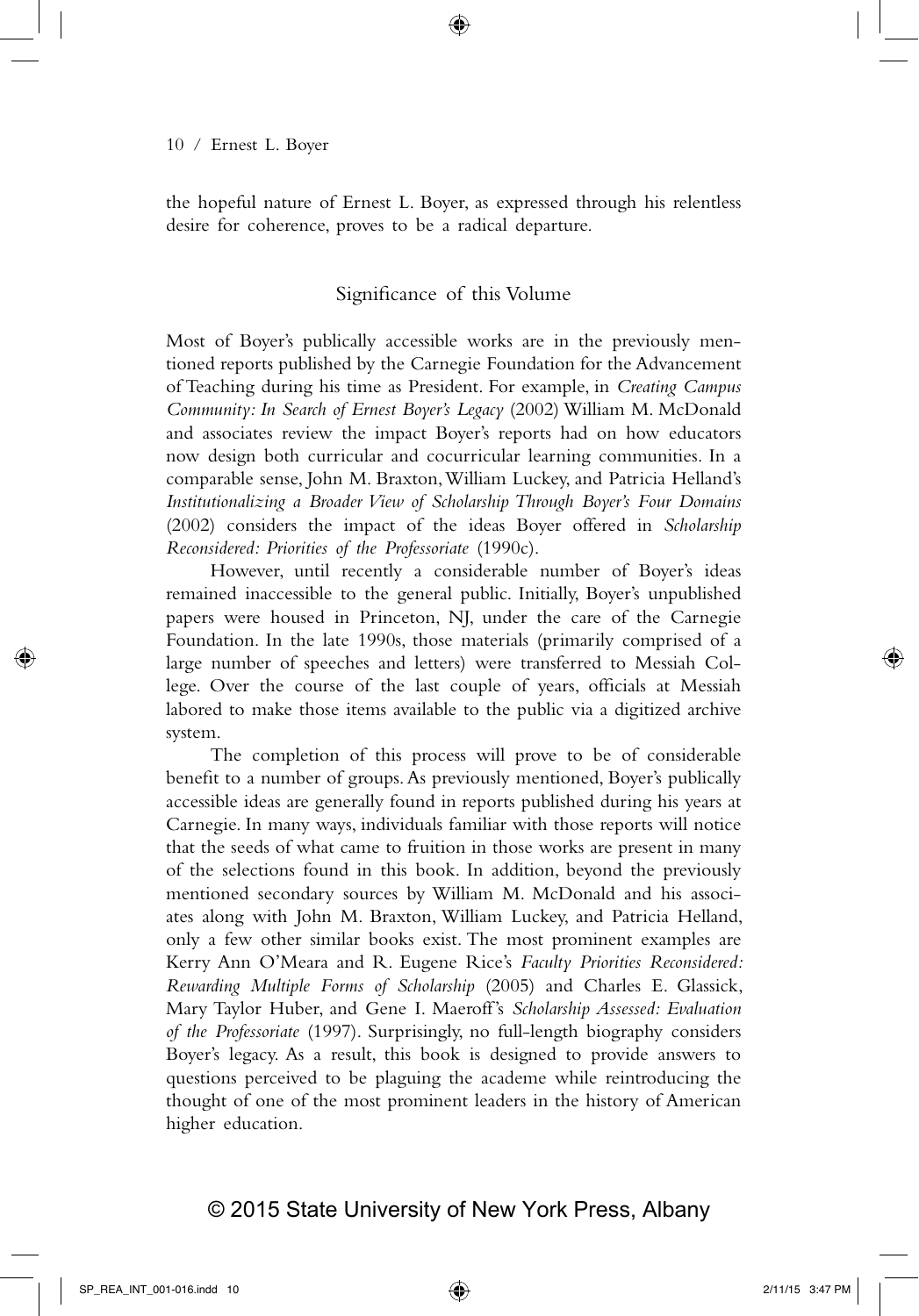#### Limitations of this Volume

Unfortunately, no singular volume can capture the breadth of Boyer's influence, the times in which he lived, and a full portrayal of the challenges currently facing higher education. In order to try and make sure this edited volume has a specific focus and delivers on that focus, it also harbors at least two limitations. First, this volume does not pretend to offer an evaluation of Boyer's ideas. In contrast, the contributors simply try to limit the scope of their efforts to the best of their abilities to matching to the current challenges to reflections offered by Boyer. Part of our hope is that further work will begin to offer more detailed evaluations of Boyer's ideas, how they impacted higher education, and ways they might still be impacting it.

Second, when making the selections from Boyer's writings, the contributors each needed to make some modest and charitable judgment calls related to what they found in the online archives. Boyer was notorious for rewriting speeches up to the last minute. As a result, what you will see in this volume in terms of a clean manuscript does not immediately reflect what he left for us to consider. For example, the original draft of his speech was often typed but then he would often spend a considerable amount of time making revisions. Many of his speeches are thus replete with insertions, deletions, and other notations. The contributors had to thus draw on their expertise to decipher what Boyer actually uttered on that occasion. Each contributor also includes details in his or her introduction pertaining to that process and footnotes when pertaining to changes they made from the version found in the online archives. As a result, what you will find in these pages is the product of those efforts.

## Audience

Four particular audiences will hopefully find this work to be of considerable interest. First, this book is designed to meet the needs of scholars considering the history of the state of New York. In addition to his national and international reputation, Boyer is arguably the most wellknown chancellor of the SUNY system. Part of his legacy is defined by the fact that he faced an onslaught of problems during the early 1970s—problems that are arguably similar to the ones facing colleges and universities today. Unfortunately, many of the challenges he faced have gone undocumented as a result of the absence of such a volume as well as the absence of a biography that considers his life. This volume thus gives

## © 2015 State University of New York Press, Albany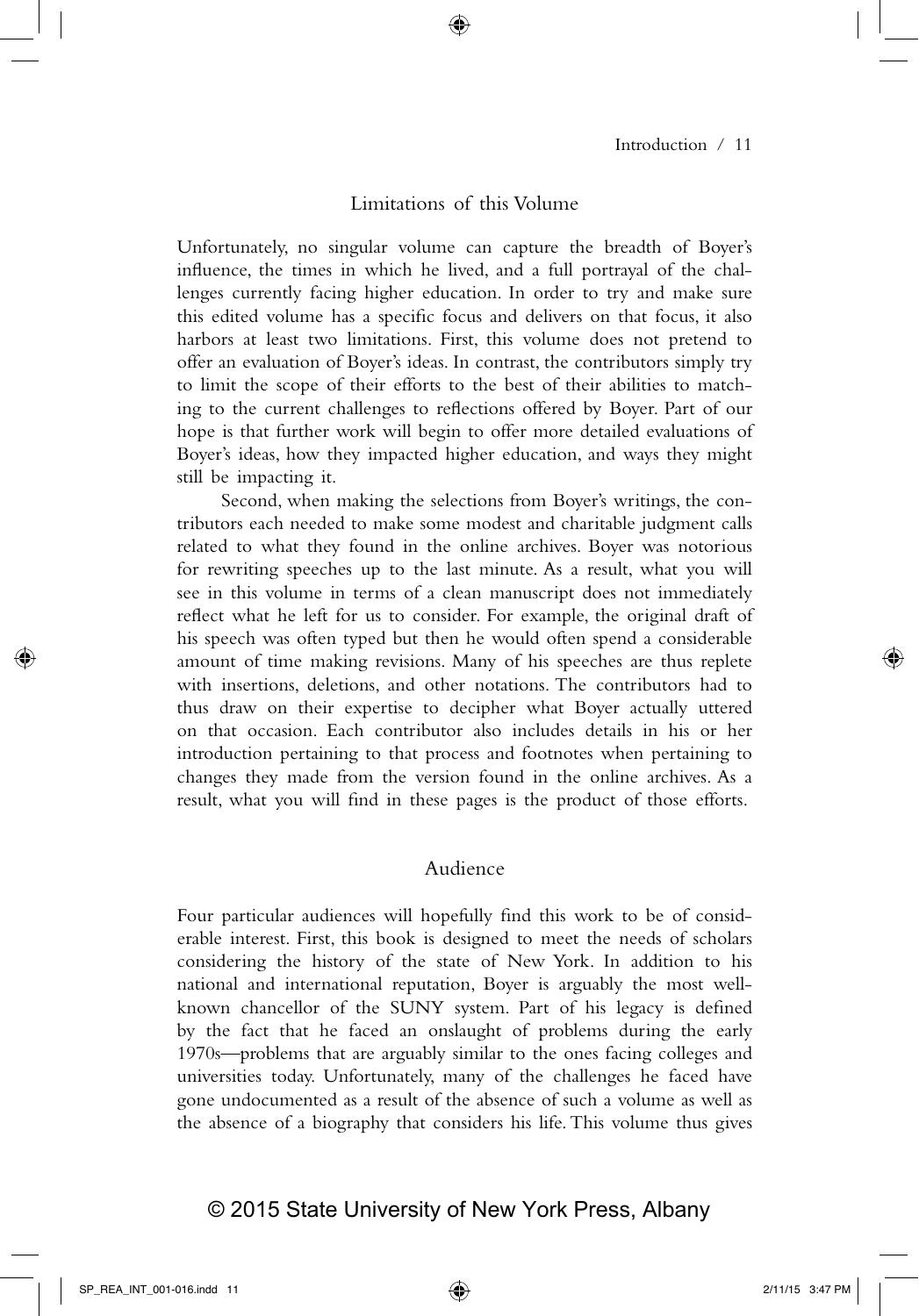students of New York history a deeper appreciation for Boyer's legacy, the challenges the SUNY system faced during his time as chancellor, and the similarities shared by those challenges and the ones facing higher education today.

Second, this book is designed to help expand the base of scholarship in higher education. Boyer's thought was highly influential, yet there is still a shortage of primary and secondary sources, as previously noted. Higher education scholars are quick to cite Boyer as a leading authority but no effort has been made to review his work systematically, much less his unpublished work. This book seeks to provide higher education scholars with a systematic introduction to Boyer's work in a manner that connects it with many of the challenges they are currently exploring.

Third, college and university administrators will also benefit from the resources found in this book. One can argue that Boyer's influence is greater on higher education administrators than on higher education scholars. The sheer number of residence life programs and plans for faculty promotion (naming only two) that reflect Boyer's ideals evidence this fact. This volume will not only provide administrators with a systematic reference guide to the crises plaguing their schools but also introduce them to Boyer's previously unpublished writings.

Finally, policy makers are arguably weighing in more on the fate of higher education than ever before. Cries for greater accountability were raining down from governor's mansions, state legislatures, and Congress even prior to the economic recession, which began in the fall of 2008. Constrained budgets have only added to the pitch and frequency of those cries. At times, such concerns reflect challenges that require attention. At other times, they reflect an ill-informed and reactionary impulse posed by the tyranny of the urgent. As a result, this book seeks to provide policy makers with a systematic introduction to these crises while also giving them an introduction to Boyer's hopeful, yet practically grounded ideas.

#### *Chapters*

This edited volume systematically matches selections from Boyer's writings found in the archive housed at Messiah College to the literature concerning the current set of crises besieging higher education. As a result, each chapter opens with an introduction to the state of a particular crisis by a noted higher education scholar with research interests in that area. Beyond the literature in the subfield of higher education, these scholars consider the arguments made in recent books (written in the last five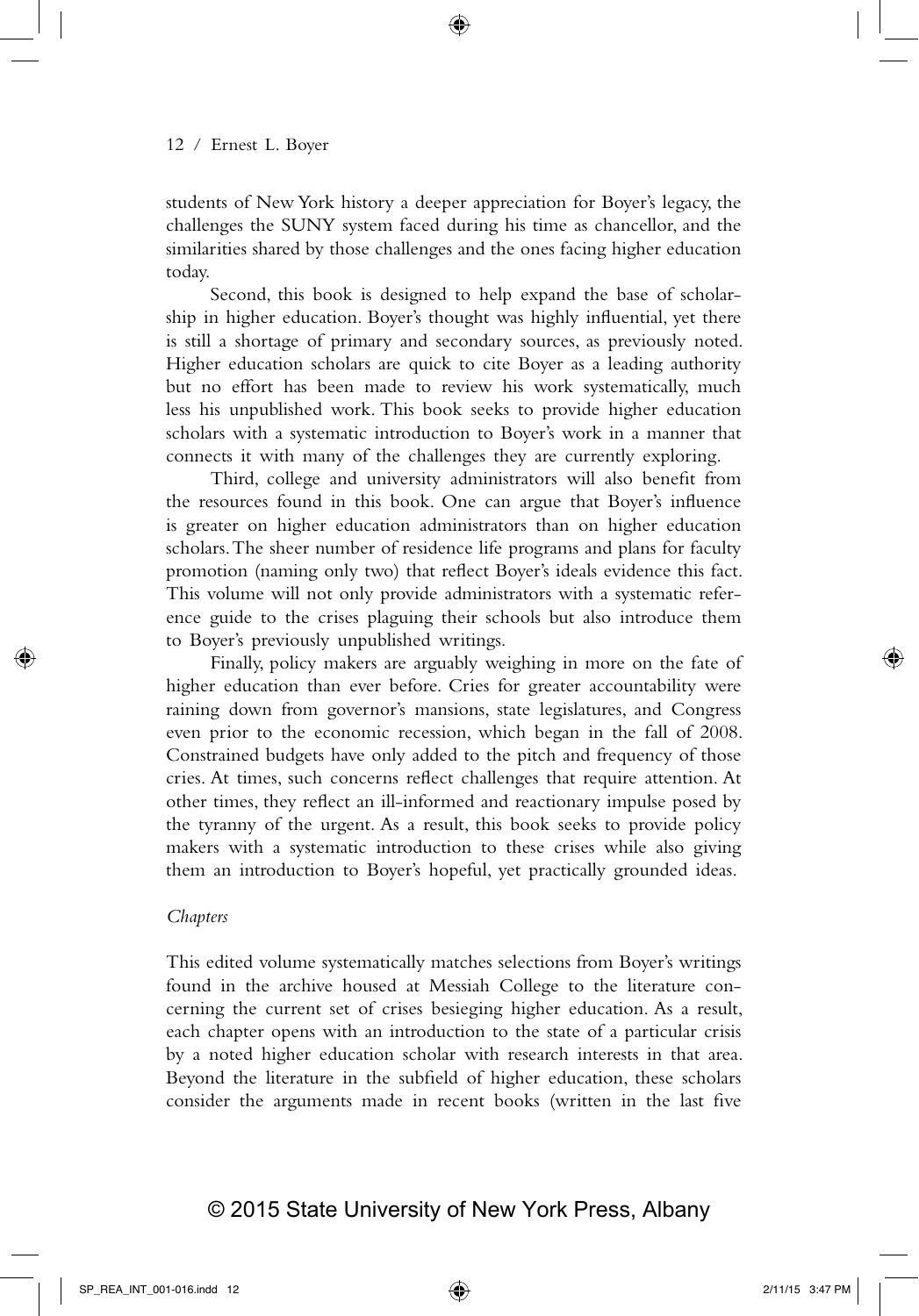years) designed for lay audiences. Such books include: Frank Donoghue's *The Last Professors: The Corporate University and the Fate of the Humanities* (2008); Andrew Delbanco's *College: What It Was, Is, and Should Be* (2012); Richard A. DeMillo's *Abelard to Apple: The Fate of American Colleges and Universities* (2011); Stanley Fish's *Save the World on Your Own Time* (2008); Benjamin Ginsberg's *The Fall of the Faculty: The Rise of the All-Administrative University and Why It Matters* (2011); Anthony T. Kronman's *Education's End: Why Our Colleges and Universities Have Given Up on the Meaning of Life* (2007); Harry R. Lewis's *Excellence Without a Soul* (2006); and Mark C. Taylor's *Crisis on Campus: A Bold Plan for Reforming Our Colleges and Universities* (2010).

Following the introduction offered in relation to that particular crisis, the same scholar then provides a battery of Boyer's unpublished writings that best respond to the crisis in question. Those selections were made in relation to three criteria: (1) In what way do they best respond to the crisis in question? (2) In what way do they best represent the development of Boyer's thought? and (3) In what way do the selections best transition from one to the next?

 $\sim$ 

A summary of what each chapter explores follows. Chapter 1, "The Financial Crisis" by John S. Cheslock: Prior to the 2008 recession, the costs associated with higher education were a major concern to almost all stakeholders. For example, legislators were concerned about whether the investment they were making in their respective public universities was worth the costs to their states. Students and parents were concerned about whether they could continue to afford an education at the rate costs such as tuition, room, and board were increasing. The recession has only compounded these concerns as the endowments that often helped support institutions of higher learning dropped in assessed value. These kinds of questions, however, are not unique to the current era. As Chancellor of the SUNY system and then as commissioner of Education, Boyer oversaw budgets buffeted by the competing interests of declining dollars and increasing demands. In the end, his answers not only included making serious determinations about the value of higher education but also creative ways to reallocate available resources.

Chapter 2, "General Education and the Quest for Purpose" by Cynthia A. Wells: The emergence of the "multiversity" brought with it a level of specialization previously unseen in higher education. Professors were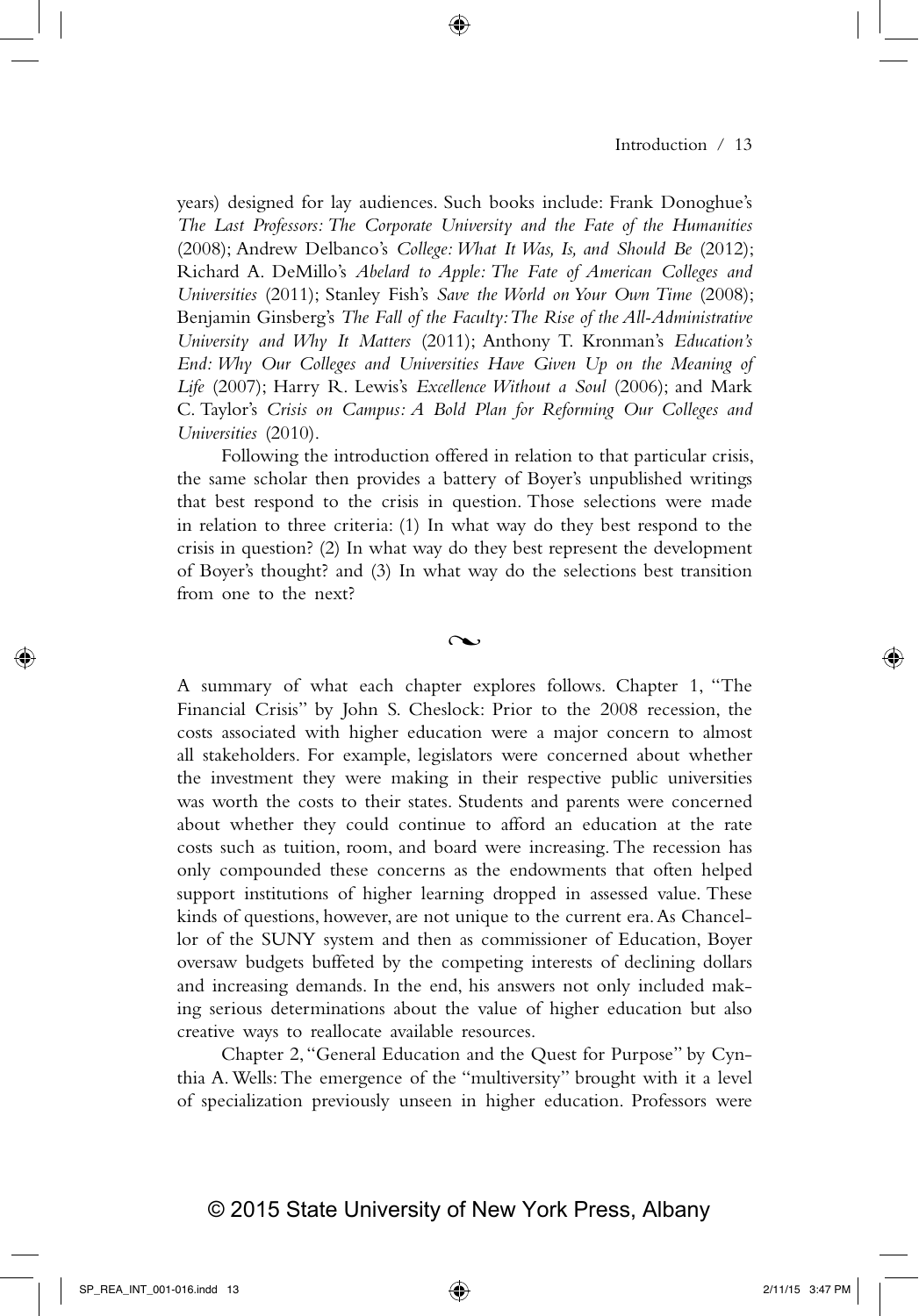now trained and hired to teach subdisciplines and rewarded for publications that reflected a focused yet narrow understanding of knowledge. At the same time, the late 1960s and early 1970s witnessed challenges to perceived canons of knowledge previously thought to deserve necessary appreciation by all educated students. As a result, Boyer lived in an era when general education became a battleground between competing forms of specialization and identity. In the face of these pressures, he sought to find ways to bring scholars and their students together around common areas worthy of exploration.

Chapter 3, "Leading Academe" by David S. Guthrie: The advent of the "multiversity" also witnessed an era of specialization both for its faculty and administrators. Previously, administrators were faculty members perceived to have a certain set of diplomatic abilities and an imperial intellect that could appreciate the complexities of the emerging disciplines. However, the pressures for specialization eventually yielded a new class of professional administrators who often had little to no experience as teachers and scholars. In the SUNY system, Boyer faced these pressures in acute ways as he led what, at the time, was the country's largest system of institutions of higher learning. He responded by finding creative ways to draw both administrators and faculty members together around common areas of concern deemed critical to the mission of the institutions they were collectively charged with leading.

Chapter 4, "(Re)Defining Scholarship" by Claire Howell Major: The defining elements of the academic vocation in recent years typically include activities such as teaching, scholarship, and service. As the research university continued to grow in the influence it exerted over other types of institutions such as comprehensive universities and liberal arts colleges, scholarship became more vested in terms of original research—the reporting of facts otherwise previously unrecognized by fellow experts. As this inclination progressed, elements of the academic vocation such as teaching and service came to be perceived (however correctly or incorrectly) to be of decreasing value. In addition, the pressure to generate original research results pushed scholars deeper into relatively isolated subspecialties. Critics of the university have subsequently charged that what is now often deemed scholarship is of little use or even interest to the larger academic community much less the wider public. Boyer recognized these growing pressures during his time at Carnegie and proposed that scholarship was not simply vested in what he labeled as the scholarship of discovery but also in the scholarship of integration, application, and teaching.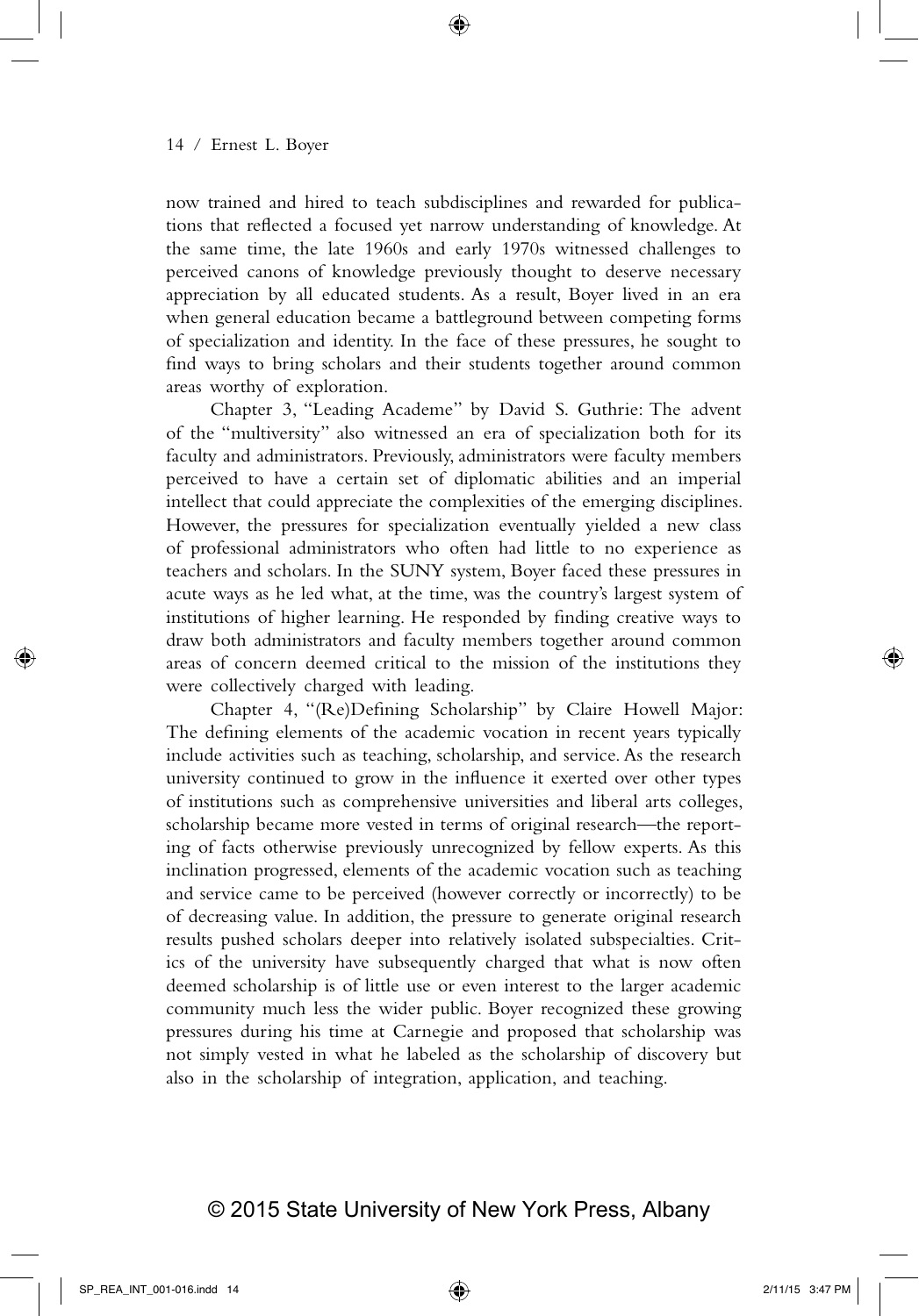Chapter 5, "Crisis in Student Community" by Robert D. Reason, Ezekiel W. Kimball, and Jessica Bennett: The advent of the "multiversity" was not simply embodied by a seemingly ever-expansive array of disciplines and subdisciplines. In addition, the sense of community defining institutions of higher learning was also beginning to fray. By virtue of their growing size and increasingly diverse constituents, campuses were no longer singular communities, but umbrella organizations with a growing array of subcommunities. Students who failed to find their way into one of these subcommunities were beginning to fall "between the cracks." Facing these challenges head on, Boyer proposed an array of curricular and cocurricular responses with perhaps one of his greatest contributions being his ideas concerning how these two arenas of the student experience could be integrated with one another.

Chapter 6, "Access to College Is About Equality of Opportunity" by Vasti Torres: For generations, higher education in the United States was perceived to be accessible only to the social and financial elites in American society. These perceptions began to change following World War II as the federal government sought ways to help veterans earn an education deemed necessary for a growing nation. The late 1960s and early 1970s saw an increasing wave of demands for access to higher education by members of historically underrepresented groups such as women and ethnic minorities. As a result, a variety of issues needed to be reconsidered ranging from the costs associated with a college degree to the nature of learning environments. Boyer was at the forefront of making college accessible to all students desiring to receive an education. As witnessed by his efforts with initiatives such as Empire State College, he challenged his contemporaries to rethink how higher education was delivered. This legacy of creativity is one that continues to bear results today.

Chapter 7, "Which Public to Serve" by Kelly Ward: Originally, most colleges and universities in the United States were established to meet the needs of the church by educating future generations of clergy and laypersons. Toward the end of the 1800s, this commitment shifted to the education of persons trained to serve the interests of the nation-state. In the late 1960s and early 1970s, that commitment began to change again, as students were left with the impression that institutions of higher education existed to help them prepare for their own professional futures. While Boyer saw value in helping prepare students for their own careers, he also believed these efforts were to be ones made in relation to the service of a larger public. Institutions of higher learning (and the students